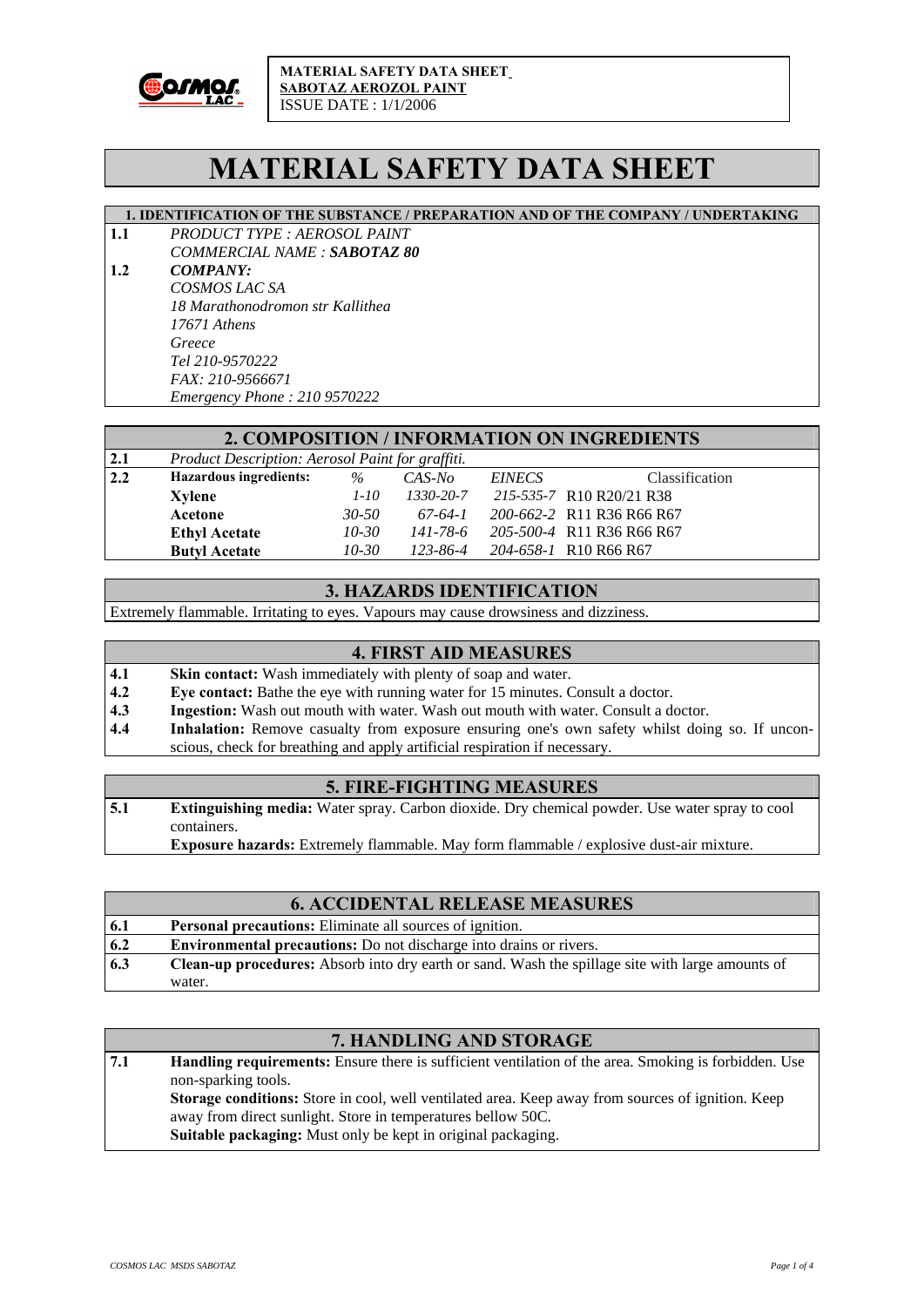

|     | <b>8. EXPOSURE CONTROLS / PERSONAL PROTECTION</b>                                                               |
|-----|-----------------------------------------------------------------------------------------------------------------|
| 8.1 | <b>Engineering measures:</b> Ensure there is sufficient ventilation of the area. Ensure lighting and electrical |
|     | equipment are not a source of ignition.                                                                         |
| 8.2 | <b>ACETONE</b>                                                                                                  |
|     | TWA (8 hr exposure limit): $1210 \text{ mg/m}$ 3 STEL (15 min exposure limit): $3620 \text{ mg/m}$ 3 (OES)      |
|     | $\bullet$ ETHYL ACETATE                                                                                         |
|     | TWA (8 hr exposure limit): 200 ppm STEL (15 min exposure limit): 400 ppm (OES)                                  |
|     | • N-BUTYL ACETATE                                                                                               |
|     | TWA (8 hr exposure limit): $724 \text{ mg/m}3$ STEL (15 min exposure limit): $966 \text{ mg/m}3$ (OES)          |
|     | • XYLENE                                                                                                        |
|     | TWA (8 hr exposure limit): 220 mg/m3 STEL (15 min exposure limit): 441 mg/m3 (OES)                              |
| 8.3 | Respiratory protection: Respiratory protective device with particle filter. Use only in well ventilated         |
|     | areas.                                                                                                          |
| 8.4 | <b>Hand protection:</b> Protective gloves.                                                                      |
| 8.5 | Eye protection: Safety glasses.                                                                                 |
| 8.6 | Skin protection: Protective clothing.                                                                           |

## **9. PHYSICAL AND CHEMICAL PROPERTIES**

**State:** Aerosol **Odour:** Characteristic odour **Oxidising:** Non-oxidising (by EC criteria) **Solubility in water:** Insoluble **Also soluble in:** Most organic solvents. **Flash point°C:** -10 min 23 max

## **10. STABILITY AND REACTIVITY**

10.1 Stability: Stable under normal conditions. **Conditions to avoid:** Direct sunlight. Heat. Sources of ignition.

## **11. TOXICOLOGICAL INFORMATION**

| 11.1 | Irritating to eyes. Vapours may cause drowsiness and dizziness. |  |  |
|------|-----------------------------------------------------------------|--|--|
| 11.2 | <b>Hazardous ingredients:</b>                                   |  |  |
|      | <b>ACETONE</b>                                                  |  |  |
|      | IVN RAT LD50 5500 mg/kg                                         |  |  |
|      | ORL MUS LD50 3 gm/kg                                            |  |  |
|      | ORL RAT LD50 5800 mg/kg                                         |  |  |
|      | ETHYL ACETATE                                                   |  |  |
|      | ORL MUS LD50 4100 mg/kg                                         |  |  |
|      | ORL RAT LD50 5620 mg/kg                                         |  |  |
|      | SCU RAT LDLO 5 gm/kg                                            |  |  |
|      | <b>N-BUTYL ACETATE</b>                                          |  |  |
|      | ORL MUS LD50 6 gm/kg                                            |  |  |
|      | ORL RAT LD50 10768 mg/kg                                        |  |  |
|      | <b>XYLENE</b>                                                   |  |  |
|      | ORL MUS LD50 2119 mg/kg                                         |  |  |
|      | ORL RAT LD50 4300 mg/kg                                         |  |  |
|      | SCU RAT LD50 1700 mg/kg                                         |  |  |
|      |                                                                 |  |  |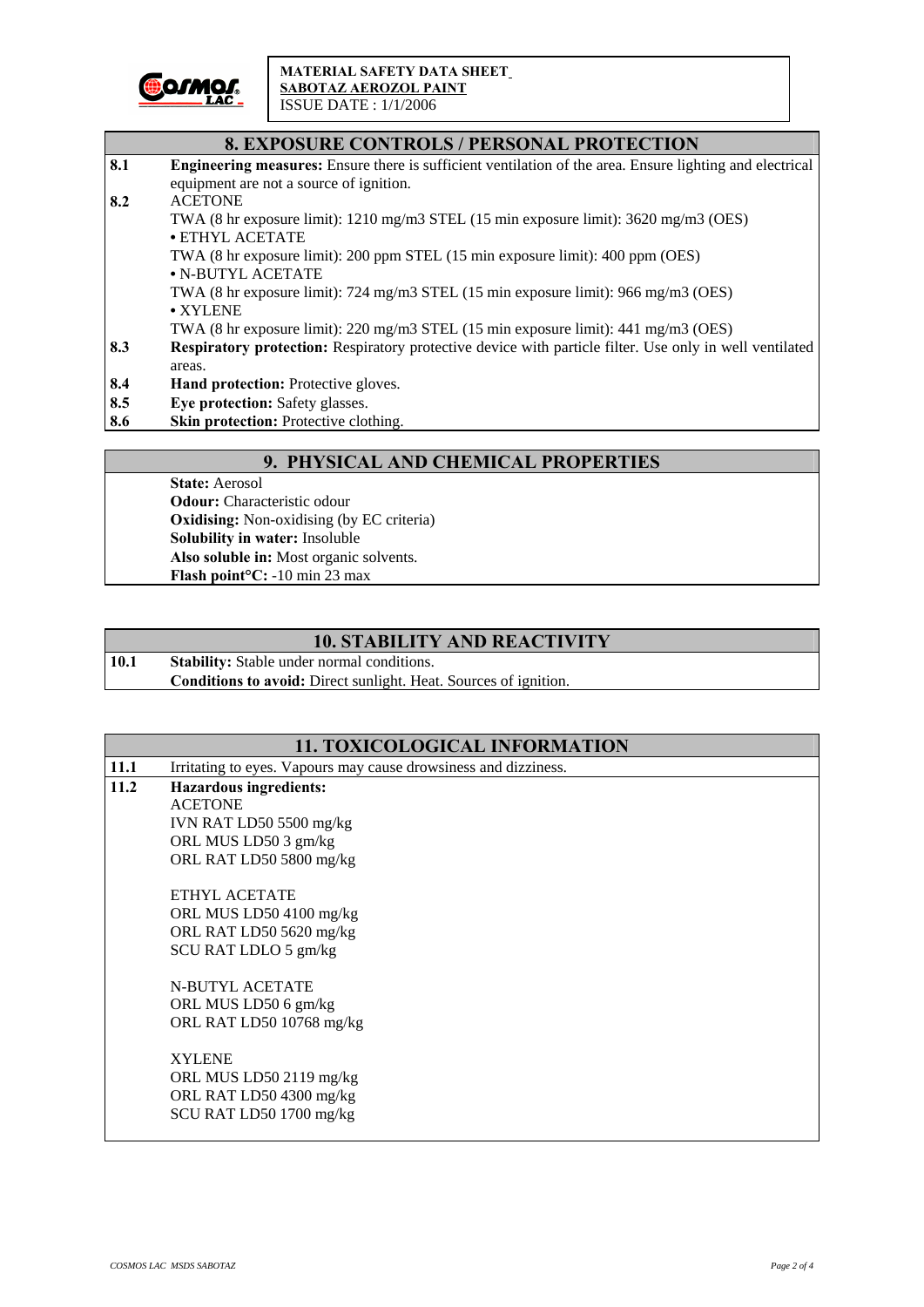

#### **MATERIAL SAFETY DATA SHEET SABOTAZ AEROZOL PAINT** ISSUE DATE : 1/1/2006

## **12. ECOLOGICAL INFORMATION**

12.1 Mobility: Non-volatile. **Persistence and degradability:** Biodegradable. **Bioaccumulative potential:** No bioaccumulation potential. **Other adverse effects:** No data available.

## **13. DISPOSAL CONSIDERATIONS**

13.1 **Disposal of packaging:** Dispose of as normal industrial waste. **NB:** The user's attention is drawn to the possible existence of regional or national regulations regarding disposal.

|      | 14. ΠΛΗΡΟΦΟΡΙΕΣ ΓΙΑ ΤΗΝ ΜΕΤΑΦΟΡΑ                              |
|------|---------------------------------------------------------------|
| 14.1 |                                                               |
|      | UN 1950 AEROSOL, CLASS 2, GROUP 5 F,                          |
|      |                                                               |
|      | Transport by Road or rail ADR/RID and GGVS/GGVE               |
|      | Class<br>GGVS/GGVE: Class 2 Number 5 Letter F                 |
|      | RID/ADR: Class 2 Number 5 Letter F                            |
|      | Packaging                                                     |
|      | Tremcard                                                      |
|      | 3                                                             |
|      | "Un 1950 Aerosols, class 2, 5, F, limited quantities" ADR/RID |
|      |                                                               |
|      |                                                               |
|      | <b>Transport by Sea ADN/ADNR</b>                              |
|      | CLASS:<br><b>ADN/ADNR</b> : Class ADR                         |
|      | <b>AEROSOL</b>                                                |
|      |                                                               |
|      | <b>Transport by Sea IMDG/GGVSea</b>                           |
|      | CLASS:                                                        |
|      | IMDG-Code: 2. IMDG-Page: 2102                                 |
|      | UN-number: 1950 MARPOL: -                                     |
|      | MFAG-Table: 310 EmS number: 2-13                              |
|      | Technical name                                                |
|      | <b>AEROSOLS</b>                                               |
|      | Packaging group II                                            |
|      | Tremcard                                                      |
|      | 2                                                             |
|      | <b>Transport by Air ICAO-TI and IATA-DGR</b>                  |
|      | Class                                                         |
|      | ICAO/IATA Class 2.1 /--/--                                    |
|      | UN-number: 1950                                               |
|      | AEROSOLS, FLAMMABLE                                           |
|      | Packaging group II                                            |
|      | Tremcard                                                      |
|      | 2.1                                                           |
|      | Label: Flammable gas 2                                        |
|      | packing instruction y203                                      |
|      | F+ Extremely flammable                                        |